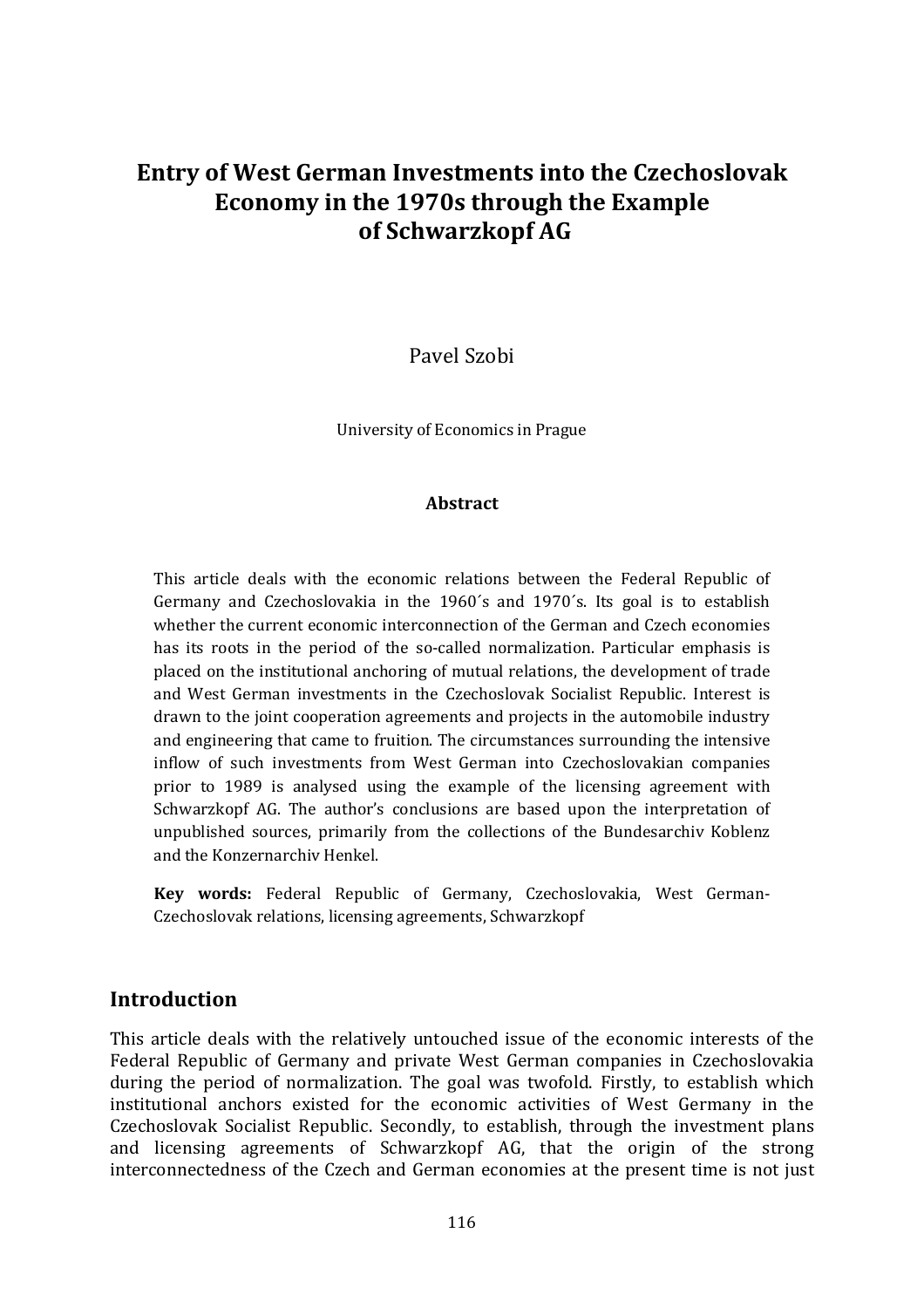the result of large German investments in the transition period of the 1990´s, but rather due to the activities that took place in the period prior to the events of 1989. To this end, only a brief period of the 1970´s is looked at for the analysis. This is for the following reasons: in 1973, official diplomatic relations between Bonn and Prague were established which resulted two years later in the signing of the Agreement on Economic Cooperation and Scientific-Technical Collaboration. Within a broader context, this was the jewel in the crown of Federal Chancellor Brandt´s (SPD – German Social Democratic Party) policy towards the Eastern Bloc. The policy included the renewal of diplomatic relations with Eastern Bloc countries and the expansion of economic cooperation. The most significant period of expansion in mutual trade and intensive political dialogue began in 1981, with the election of the centre-right candidate, Helmut Kohl, as Federal Chancellor (CDU - Christian Democratic Union). His election saw the start of high level, intensive and constructive efforts by the federal government to actively seek out opportunities for cooperation between West German and Czechoslovak companies which had until then been overshadowed by the increased activities of private entrepreneurs and investors. Unfortunately, only the fragmentary sources of the former archive of the Central Committee of the Czechoslovak Communist Party (ÚV KSČ) can provide evidence of this. Documents from the institutions of the federal government dating to the mid-1980´s remain inaccessible and unpublished.

The research carried out in the above referenced archive was necessary in order to credibly establish West Germany´s entry into the Czechoslovak economy during the period of socialism. Confirmation of the institutional dimension of the cooperation can be found in the form of published agreements and in the compilation of laws. The hypothesis that the Federal Republic of Germany had increasing economic interests in Czechoslovakia was also confirmed through official annually published statistics on the values of the mutual exchange of goods. Unfortunately, neither published sources nor professional monographs exist, therefore partial research studies into specific cases of cooperation are considered to suffice. Within this context, Czech historiography has also included works that have often focused on the partial issues of mutual relations after 1945 (Jindřich Dejmek, Ivan Jakubec, Radek Soběhart, Jaroslav Kučera, Miroslav Kunštát).

## **Gradual Improvement in Relations**

In the autumn of 1949, after the creation of the independent Federal Republic of Germany, relations between the former western occupied zones and Czechoslovakia remained cool. This was emphasized in economic terms by the passing of the Marshall Plan in the Federal Republic of Germany and in contrast, the inclusion of Czechoslovakia into the structures of the Council for Mutual Economic Assistance. In the first half of the 1950´s it became clear that the Czechoslovak government was, for ideological reasons, intensifying mutual trade with the Soviet Union and the Eastern Bloc. This intensification of relations was at the cost of existing intensive business contacts with the rest of Europe. At the time, the Federal Republic, as part of the implementation of the Hallstein Doctrine, refused to create official diplomatic relations with Czechoslovakia in light of its lack of recognition of the German Democratic Republic. However, as far as business was concerned, the government in Bonn was more pragmatic. This pragmatism was reflected in the advice the government gave to businesspeople. Those with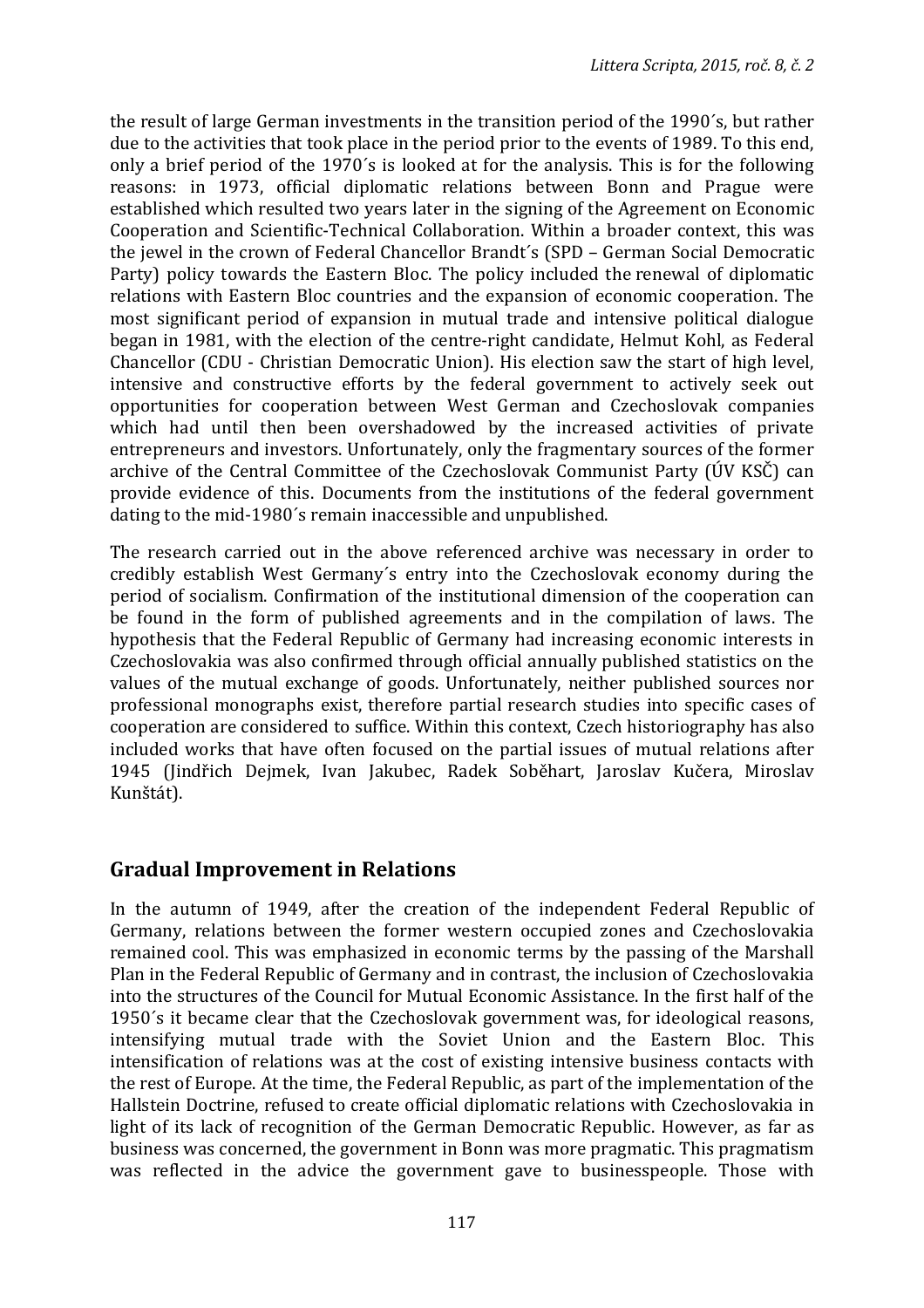investment interests in the countries that made up the Council for Mutual Economic Assistance were told not to be discouraged by political developments (Rudolph 2004). West German diplomats and businesspeople therefore occasionally travelled to Czechoslovakia, leaving interesting records of their travels. For example, in the personal correspondence of the former German Ambassador to the United Kingdom, Hans Schlang-Schöningen, a message was found from a businessman from Mülheim regarding his trip around Czechoslovakia in 1959: "I have returned from my trip to Prague. They treated me very hospitably (…) People must export, unless they want to go hungry, because their agriculture is woeful. A large part of the food must be imported (…). New modern crusaders must once again go to battle so that (…) slowly but surely at least a part of our country gets back under control (…). After all, we are also investing capital in other countries, so why not in the East? The position of Poles and Czechs of not operating and completely ignoring any trade is erroneous at its root." (Bundearchiv Koblenz, sg. N 1071/15). Several years later, reports from West German businesspeople had become significantly more positive. They were surprised by the relatively good standard of living, although they also noted the lack of consumer goods, as well as the bad state of the infrastructure (Bundesarchiv Koblenz, sg. B 102).

It was only in March 1963 that a protocol on the exchange of goods between the Czechoslovak Socialist Republic and the Federal Republic of Germany was signed. This protocol was de facto valid until the second half of the 1960´s. Representatives of the Czechoslovak government also made it clear to Wolff von Amerongen, the head of the Ost-Ausschuss der deutschen Wirtschaft, during the Brno Trade Fair, that they were interested in expanding trade along the same lines as had been established with Poland, Hungary, Romania and Bulgaria (Rudolph 2004). However, it was not until 1967 that, after complicated negotiations, a West German Chamber of Commerce was successfully opened in Prague (Jakubec 2005). The political issues aside, one additional factor played a role in delaying the deepening of mutual business relations when compared to Hungary, Poland and Bulgaria. This factor lay in the difference in export profiles. The Czechoslovak Socialist Republic exported more finished industrial products to the markets of the European Economic Community, primarily into West Germany, whereas the other countries exported more agricultural produce.

The process of normalization after 1968 suppressed Czechoslovak interest in deepening relations with the Federal Republic. At the start of the 1970´s conservative financial policy prevailed in Czechoslovakia. This autarchic policy was promoted by the federal administration of Lubomír Štrougal, supported by the Minister for Foreign Trade, Andrej Barčák, the Minister of Finance, Leopold Lér, as well as the Chairman of the Czechoslovak State Bank, Stanislav Potáč. This policy was in contrast to that in other socialist states who utilized the preparedness of West German investors to participate financially in joint projects.

In 1973, diplomatic relations were finally re-established with the signing of the Agreement on Mutual Relations between the Czechoslovak Socialist Republic and the Federal Republic of Germany. Upon signing the agreement, voices within Czechoslovak state companies and trade immediately began calling for the deepening of cooperation with West Germany. They did this in an effort to counterbalance the great influence of French and Italian importers and investors, primarily in the areas of engineering goods and the automotive industry (Bundesarchiv Koblenz, sg. B 102). Representatives of the German car manufacturer BMW even requested the Federal Ministry of Economy to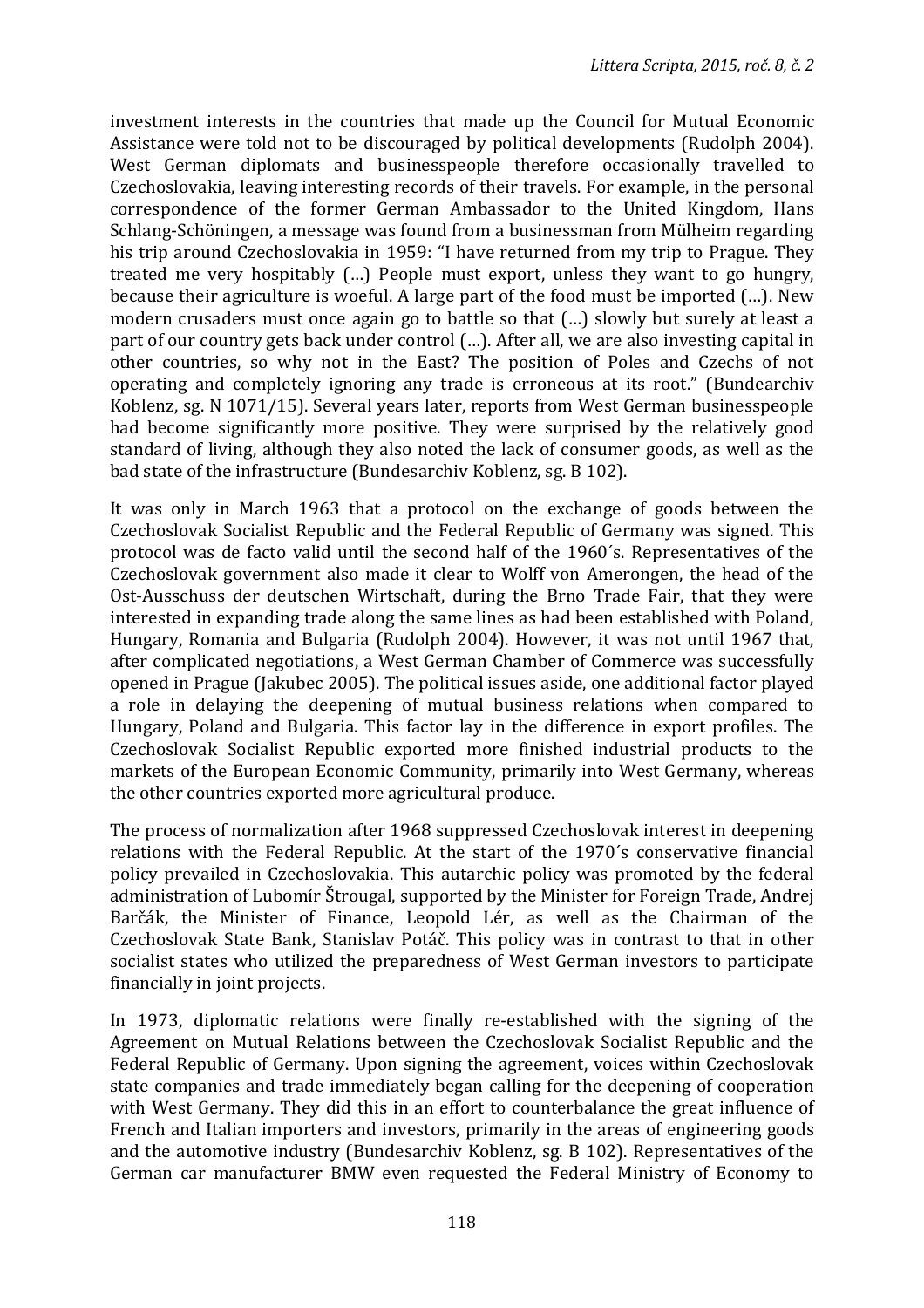attempt to negotiate with the Czechoslovak government, because "the construction of FIAT and RENAULT plants in some socialist countries has caused a nearly complete loss of any basis for active export by the German automotive industry." (Bundesarchiv Koblenz, sg. B 102). Despite the fact that, for example, Volkswagen had begun to work on a project with Czechoslovak partners from the car producer Automobilové závody, národní podnik, Mladá Boleslav (State Automobile Company, Mladá Boleslav; hereinafter referred to as AZNP) and had held discussions on the installation of German engines into Škoda automobiles, neither project resulted in any production. However, the numerous meetings between representatives of Volkswagen and AZNP Mladá Boleslav did lead to their subsequent successful cooperation on the modernization of the Škoda Favorit. Similarly unsuccessful efforts at direct cooperation were made between Tatra Kopřivnice and Kloeckner-Humblodt-Deutz AG on the joint production of ventilated truck engines (Bundesarchiv Koblenz, sg. B 102).

The lack of progress on this front only led to a change in understanding of foreign investments in the mid-1970´s. This change was driven by two factors. Firstly, the inability of Czechoslovak industry to maintain the levels of exports of industrial goods to developed countries in Western Europe. Secondly, by worsening exchange rates as a result of the high demand for energy. The deliberations resulted in 1975 in the signing of the Agreement on Economic Collaboration and Scientific-Technical Cooperation with the Federal Republic of Germany. This set the foundation for intense dialogue both on the intergovernmental and intercompany level. This was seen most noticeably in the creation of the German-Czechoslovak Committee for Cooperation, which held its first meeting in Prague in the autumn of 1975 (Bundesarchiv Koblenz, sg. B 102). In the late 1970´s and 1980´s the importance of the committee continued to grow with the election to the joint post of chairmen of the Federal Minister of Economy and the Deputy Prime Minister of the Czechoslovak Federal Cabinet. In addition to this committee, other specialized committees for individual industrial sectors were set up and held meetings.

By the second half of the 1970´s, approximately 30 cooperation projects were entered into. These projects mostly involved licensing agreements primarily focused on the chemical and metallurgical industries. Vacmetal (Hoesch) from Dortmund participated in the construction and operation of vacuum equipment for the processing of liquid steel in Vítkovice. Thyssen-Rehinstahl installed equipment at the Východoslovenské železiarne in Košice (East Slovak Steel Mills) for the de-sulphurization of raw iron. The other direction, Czechoslovak companies provided Dynamit Nobel with a license to produce Feropur, a preparation for metal steeping (Bundesarchiv Koblenz, sg. B 102). On occasion, the federal government would express its disappointment with the number of cooperation agreements and would point to the greater number of West German projects in Poland and Hungary as examples of this. However, these comments ignored the greater openness there existed in the neighbouring countries with regards to German investments, the liberal laws that existed there too on the establishment of companies with joint participation, as well as the slowing West German economy of the 1970´s (Bundesarchiv Koblenz, sg. B 102).

Under normal circumstances, the slow development of institutional cooperation would be an indication of equally slow development in mutual trade relations. However, large West German companies such as Krupp and Siemens managed to work their way into joint projects with Czechoslovak companies without such institutional security. In addition to the engineering sector, companies from the food industry and cosmetics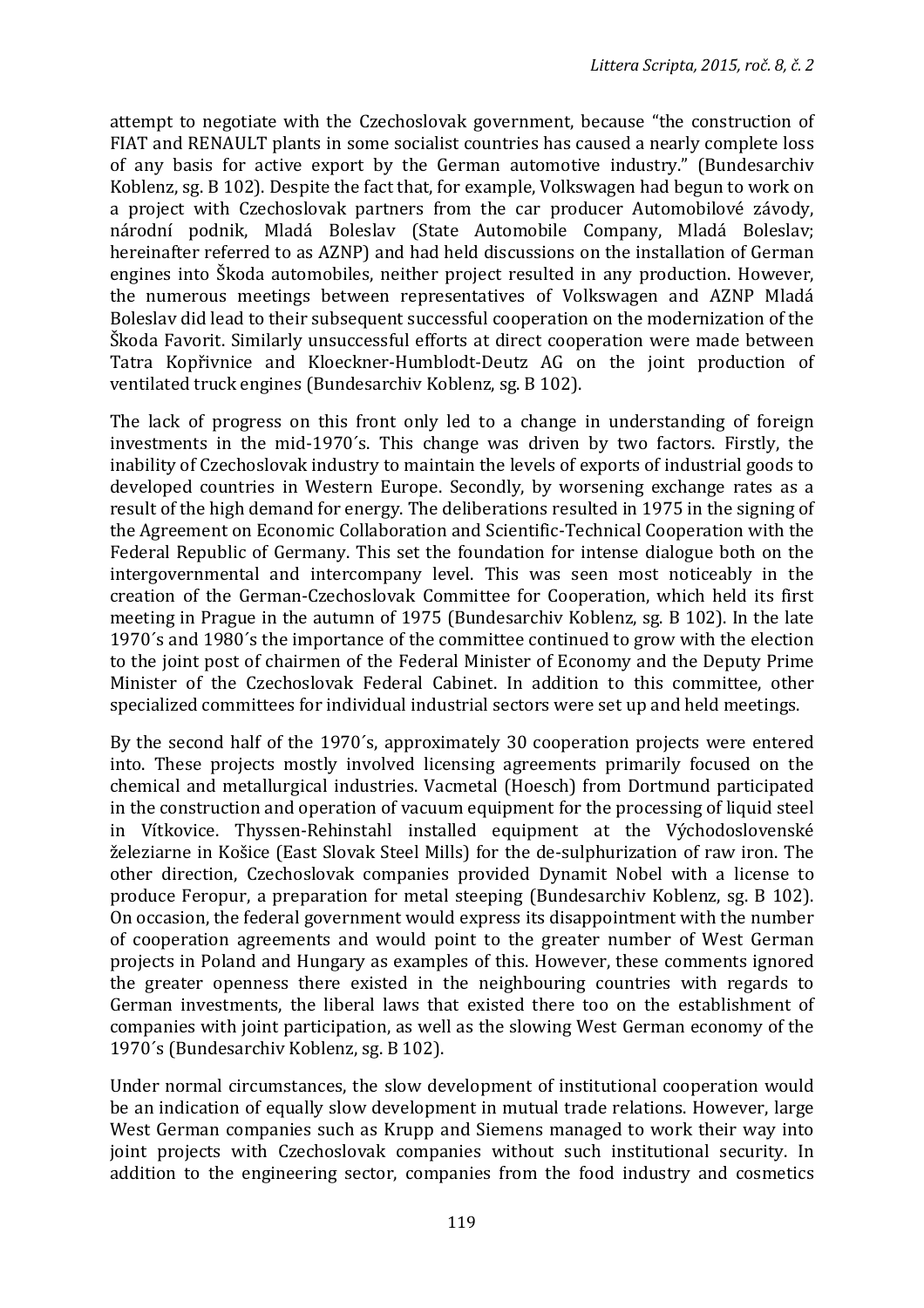were also able to establish themselves in Czechoslovakia. In parallel to these activities, Czechoslovak companies were able to export a large proportion of their products to European Community countries, in particular the Federal Republic of Germany e.g. more than half of all textile production (Bundesarchiv Koblenz, sg. B 102). The fast growth in the mutual exchange of goods is evidence of the intensifying trade relations that were developing without institutional support. Whilst in 1961, the value of exports was DM 0.55 million (German marks), by 1970 it had risen to DM 1.8 billion, and by 1974 to DM 2.8 billion German marks in 1974. This put the Federal Republic of Germany in fourth place in Czechoslovakia's foreign economic relations (Bundesarchiv Koblenz, sg. B 102). In 1971 and 1977, the so-called Hamburg Economic Days took place in Prague. A delegation from the port of Hamburg also took part. Czechoslovakia was its second most important partner for the transit of goods (Bundesarchiv Koblenz, sg. B 102). When the Federal Minister of Economy, Count Otto von Lambsdorff, came to Czechoslovakia in 1981 and mentioned that West German exports into the Czechoslovak Socialist Republic were stagnating, the State Secretary of the Ministry of Foreign Trade, Jaroslav Jakubec, emphasized the point that France and Italy were complaining about the preference being given to business with the Federal Republic (Bundesarchiv Koblenz, sg. B 102).

#### **"Taft – for every day, for all hair": a Case Study of Successful Licensed Production**

The West German company Schwarzkopf AG successfully entered the Czechoslovak cosmetics market. After 1945, the family run business moved from Berlin to Hamburg. Its headquarters remained there until 1996, when the company was sold to the Henkel concern. After re-establishing the business on the West German market in the 1950´s, the owner, Hans Schwarzkopf and his sons, sought options with which to replace not only the loss of the East German market, but also to reassert the company´s products on the markets in other Eastern Bloc countries. The Schwarzkopf brand had been well established prior to World War II, but consumer awareness of its existence was gradually fading away. Schwarzkopf therefore, like in other western European countries, decided to utilize all the options available to it to open up channels of communication with socialist companies and governments. In the majority of cases this meant either participation in trade missions to the countries in question or visits to international trade fairs held within those countries. Examples include the trade fairs in Brno (Czechoslovakia) and Leipzig (German Democratic Republic). From the start of the 1960´s there was a significant shift in this regard. Eastern European governments no longer obstructed the development of business relations with Western Europe.

Companies like Schwarzkopf were very interested in expanding their operations into eastern European countries, but they lacked knowledge of the local conditions. This included information on how state companies functioned within a planned economy, the legal regulations, as well as the contacts to important representatives of government authorities that could open the doors to cooperation. This lack of knowledge was utilized by professional company brokers who usually knew the local language, had a long-term presence in local society, and had a network of contacts within government institutions that made the decisions on foreign business cooperation. Such representatives gradually joined together into eleven agencies representing the interests of foreign companies in Czechoslovakia (Bundesarchiv Koblenz, sg. B 102).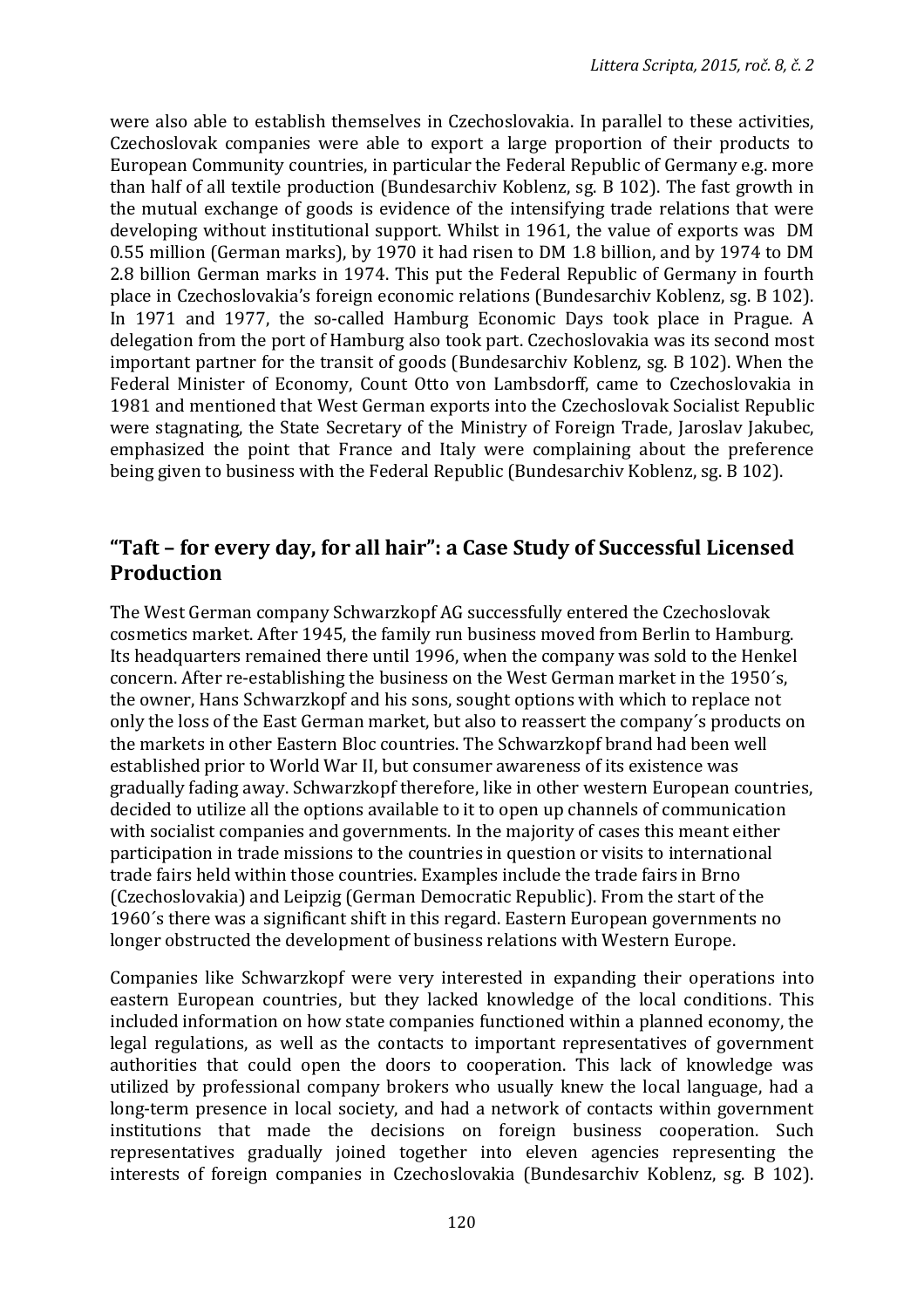Such professional representatives included the likes of Eric H. Knapp, an emigrant from Czechoslovakia, living and doing business on a long-term basis in Canada. He utilized the opportunity perfectly and represented the interests of western companies in Czechoslovakia and Poland. In 1966, during his stay in Canada, he contacted Gerd Schwarzkopf, the director of the Canadian branch of Schwarzkopf, and offered him his services (Konzernarchiv Henkel, Schwarzkopf GmbH K-Akte ČSSR I). In a letter to his father in Hamburg, Gerd wrote that Knapp had visited him, because he had, he said, information that Schwarzkopf was intending to develop business in Czechoslovakia. Knapp´s overly confident behaviour struck Gerd as untrustworthy, but his attention was captivated by the emigrant´s proposal. According to the proposal, the Schwarzkopf brand was still well known in socialist countries and there was an opportunity for the company to re-establish itself because it would not be exposed to any competition. "Definitely no competition, as far as product quality is concerned" (Konzernarchiv Henkel, Schwarzkopf GmbH K-Akte ČSSR I).

Knapp prepared for the meeting and immediately put forward examples of how the company could manufacture its products in Czechoslovakia. According to him, shampoos and hairsprays could be manufactured at a factory in Bratislava, where the most modern production line was, and creams, hair colours and hair conditioners could be manufactured in two other factories in Prague. However, the Czechoslovak side would allegedly require 10% of the products to remain for sale in Czechoslovakia with the remainder allocated for export to Romania, Bulgaria, the USSR and Poland. The majority of the material for production was to come from Romania (Konzernarchiv Henkel, Schwarzkopf GmbH K-Akte ČSSR I).

It is interesting to note that Knapp urged for an agreement to be signed with the Canadian branch of Schwarzkopf. The branch, under the stewardship of Gerd Schwarzkopf, operated from Toronto under the name "Silhouette Products Ltd.". Knapp stated that the reason for this were the excellent trade relations at the time between Canada and the Czechoslovak Socialist Republic (Konzernarchiv Henkel, Schwarzkopf GmbH K-Akte ČSSR I). However, it is likely that he had already previously attempted to work with West German companies and had encountered legal problems that did not enable him to complete the transactions. Despite the fact that Gerd was cautious in his assessment of Knapp's intentions, he did finally call the project a fantastic opportunity, "one that should not be ignored" (Konzernarchiv Henkel, Schwarzkopf GmbH K-Akte ČSSR I). Knapp recommended cooperation with the Czechoslovak company Chemapol through a concession to produce and distribute cosmetic preparations, creams, aerosol shaving creams, shampoos and anti-dandruff preparations i.e. products that there were in short supply on the Czechoslovak market.

Both Hans and Gerd Schwarzkopf had their reservations about Knapp's intentions. Hans, in a letter to Gerd, complains that besides a large fee, Knapp was also asking for a company car to be made available to him in Czechoslovakia, and that he was refusing to go to Hamburg to negotiate with the company in person: "What was your personal impression of Mr. Knapp? The honesty and righteousness of this person are of the utmost importance, as it is quite possible that he will receive a high fee for months and the transaction will never materialize." (Konzernarchiv Henkel, Schwarzkopf GmbH K-Akte ČSSR I). In addition to this, Knapp also asked for cash finances in order to speed up the negotiations with Czechoslovak authorities. This unsettled Hans Schwarzkopf because he did not want the family company to be associated with bribery. It is for this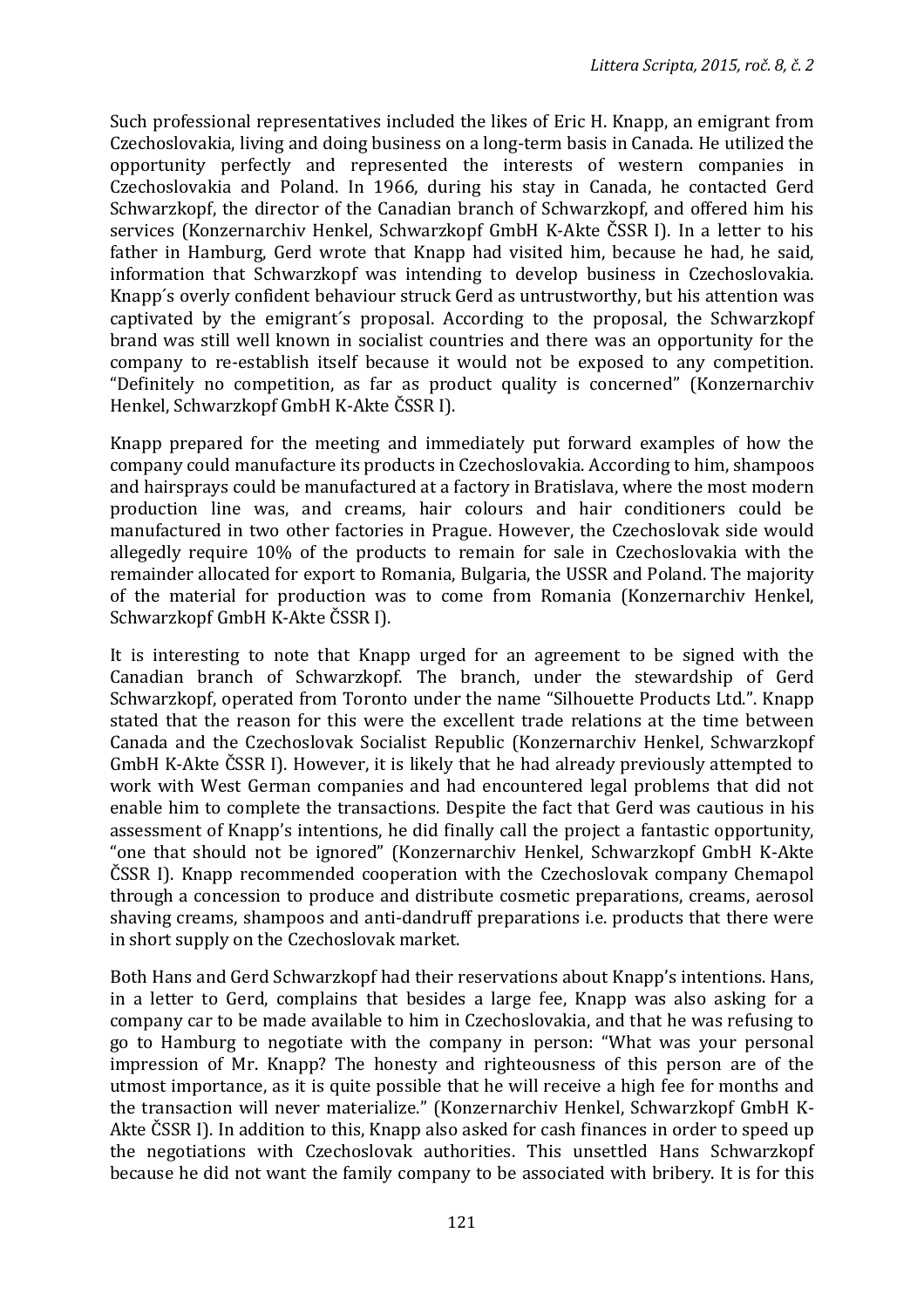reason the Schwarzkopf company hired a private investigator in Canada to check Eric Knapp out. The truth came out and their wariness was vindicated. Two companies for which Knapp had previously worked had declared bankruptcy and he had threatened the representatives of an American company that had wanted to negotiate deals in Eastern Europe through him with a revolver. The Schwarzkopf company broke off communications with Knapp with immediate effect (Konzernarchiv Henkel, Schwarzkopf GmbH K-Akte ČSSR I).

#### **Schwarzkopf - Development of Licensed Production in the 1970´s**

Finally, primarily due to the opening up of the Federal Republic of Germany Chamber of Commerce in Prague in 1967, simplified negotiations took place directly with the Czechoslovak foreign trade company, Polytechna, and the directorate of Tukový průmysl (Konzernarchiv Henkel, Schwarzkopf GmbH K-Akte ČSSR I). The preparation of the manufacturing license agreement brought up the question of whether the existing companies would be able to handle the production of large amounts of products. For that reason, the representatives of Tukový průmysl decided that the majority of the products would be manufactured under license at the company Milo Olomouc, and a completely new company, Astrid, would be established in Prague to manufacture the popular Taft hairsprays (Konzernarchiv Henkel, Schwarzkopf GmbH K-Akte ČSSR I). The licensed manufacturing agreement for both companies came into force in March 1969. In the following years, PZO Polytechna attempted to negotiate a reduction in the license fees as a result of an increase in the Czechoslovak income tax in 1971. However, it is likely that Polytechna submitted the request on the basis of the requirements of the government to reduce expenditures in convertible currencies. The management of Schwarzkopf did not agree to the changes. On the contrary, they took the opportunity to highlight the accommodating concessions the company had made with regards to the Czechoslovak production plants. These concessions included the provision of machinery and the repairs thereof free of charge, as well as material for the production of advertising in Czechoslovakia (Konzernarchiv Henkel, Schwarzkopf GmbH K-Akte ČSSR I).

However, at the start of the 1970´s, new licensing agreements needed to be drawn up. In order for Schwarzkopf to maintain its strong position on the Czechoslovak market it had to concede on the issue of licensing fees for certain products e.g. TOPAS sunblock cream (Konzernarchiv Henkel, Schwarzkopf GmbH K-Akte ČSSR I). This product was produced by the Rakona plant of Tukový průmysl in parallel with its own protective preparations. As a result, whilst the purchase prices of individual products produced by the Astrid and Milo companies gradually grew, Schwarzkopf, in view of its excellent relations and good sales results, could leave prices at a lower level. In 1971, the purchase price of Igora Royal increased from DM 2.40 to DM 3 in 1976, but the license fee was left at the 1971 level. The same thing was true for products that were introduced later. Consideration was always given to the purchase price in the year when a product was put on the market (Konzernarchiv Henkel, Schwarzkopf GmbH K-Akte ČSSR I). Despite the fact that the company management considered increasing prices in 1977, better turnover and the expectation of a further rise in sales led to the license fees being maintained at the 1971 level until the end of the 1970´s (Konzernarchiv Henkel, Schwarzkopf GmbH K-Akte ČSSR I). From the point of view of Czechoslovak companies, the licensing agreements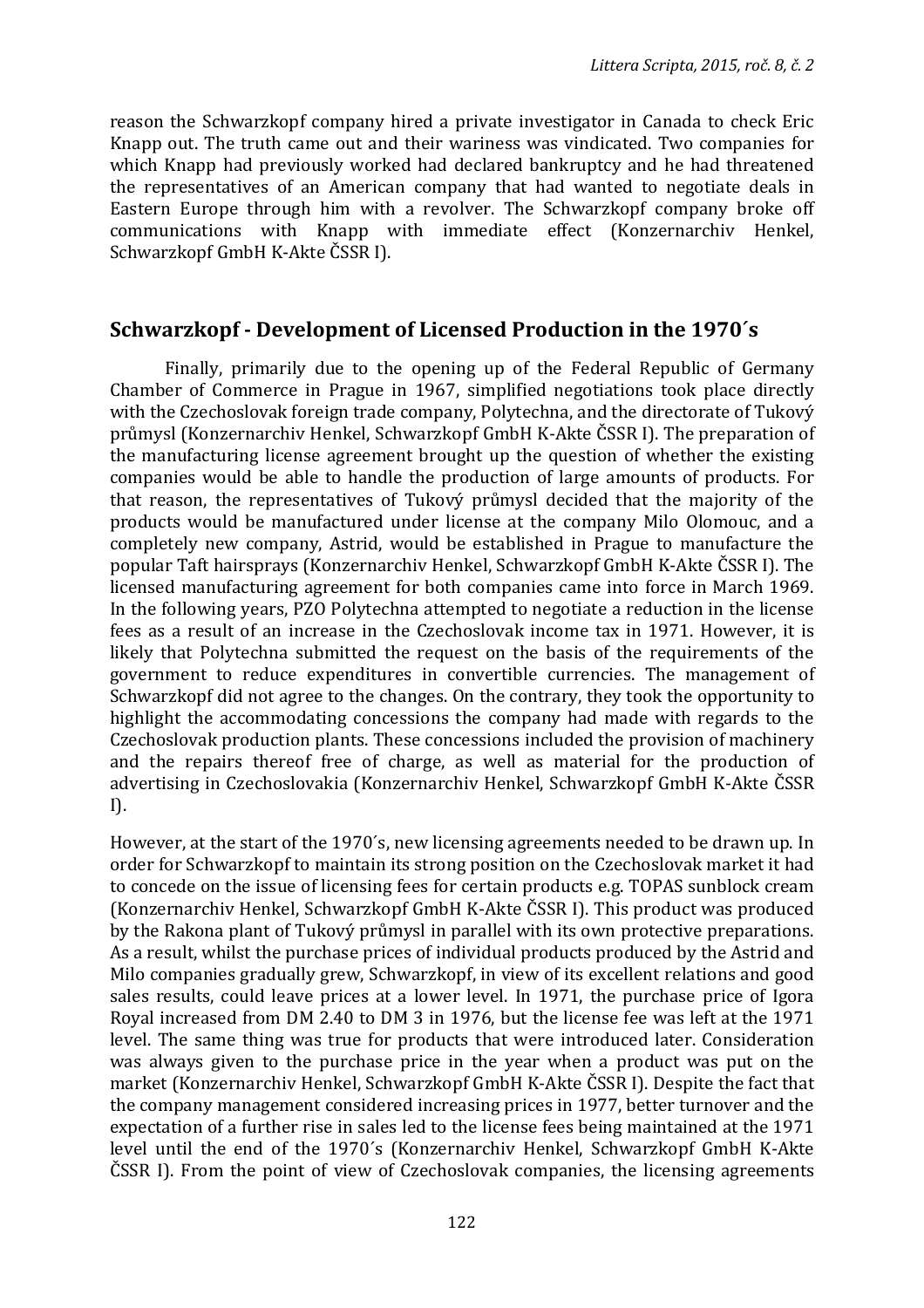with the Schwarzkopf company were advantageous not only for the coverage they provided on the domestic market with goods that were in demand, but also for the opportunity they provided to export such products to other states of the Council for Mutual Economic Assistance. However, at the end of the 1970´s and the beginning of the 1980´s, Schwarzkopf entered into new agreements for licensed production in other socialist countries. As a result, in 1978, Astrid ceased exporting its products to Romania, the Soviet Union and the German Democratic Republic (Konzernarchiv Henkel, Schwarzkopf GmbH K-Akte ČSSR I).

The actual quality of the licensed products was monitored regularly by the Schwarzkopf company. The company archive includes the reactions and suggestions of end customers, who, for the most part, spoke highly of the products, including West German tourists in Czechoslovakia (Konzernarchiv Henkel, Schwarzkopf GmbH K-Akte ČSSR I). As a result, the assortment of goods produced under license was gradually expanded and further Czechoslovak companies became involved in the cooperation e.g. Povltavské tukové závody in Kralupy nad Vltavou or Kozmetika Bratislava, or Palma in Bratislava.

## **Conclusion**

The intent of this article was to establish the development of business relations between the Federal Republic of Germany and Czechoslovakia prior to 1989. It is evident from the research that this was the case at both an institutional level and individual business level. Despite the fact that official diplomatic relations between both countries were only confirmed by way of an international agreement from 1973, the Federal Republic of Germany had had a Chamber of Commerce in Prague since 1968. The research also shows, through the example of the licensed manufacturing of Schwarzkopf products, that in the 1970´s effective cooperation between Czechoslovak state businesses and West German investors could successfully be developed. However, within the analysed period, this is only example which could be documented due to the access that was given to materials in the Schwarzkopf company archives. Inaccessible sources of the federal government after 1985, as well as the inaccessibility and incomplete documents of Czechoslovak government institutions until 1989, make further research more difficult. Further research will therefore need to focus on company archives that contain documentation pertaining to cooperation with Czechoslovak partners e.g. Siemens, BASF, Thyssen/Krupp, Volkswagen, Baiersdorf and others. A thorough analysis of these business documents will likely confirm the hypothesis of the interconnection of the Czechoslovak economy with West German industry during the period of normalization by providing additional examples of direct investments, licensing agreements and collaboration projects.

## **References**

KONZERNARCHIV HENKEL, fund Schwarzkopf GmbH K-Akte ČSSR I.

BUNDESARCHIV KOBLENZ, signature Sg. B/102.

BUNDESARCHIV KOBLENZ, signature N 1071/15.